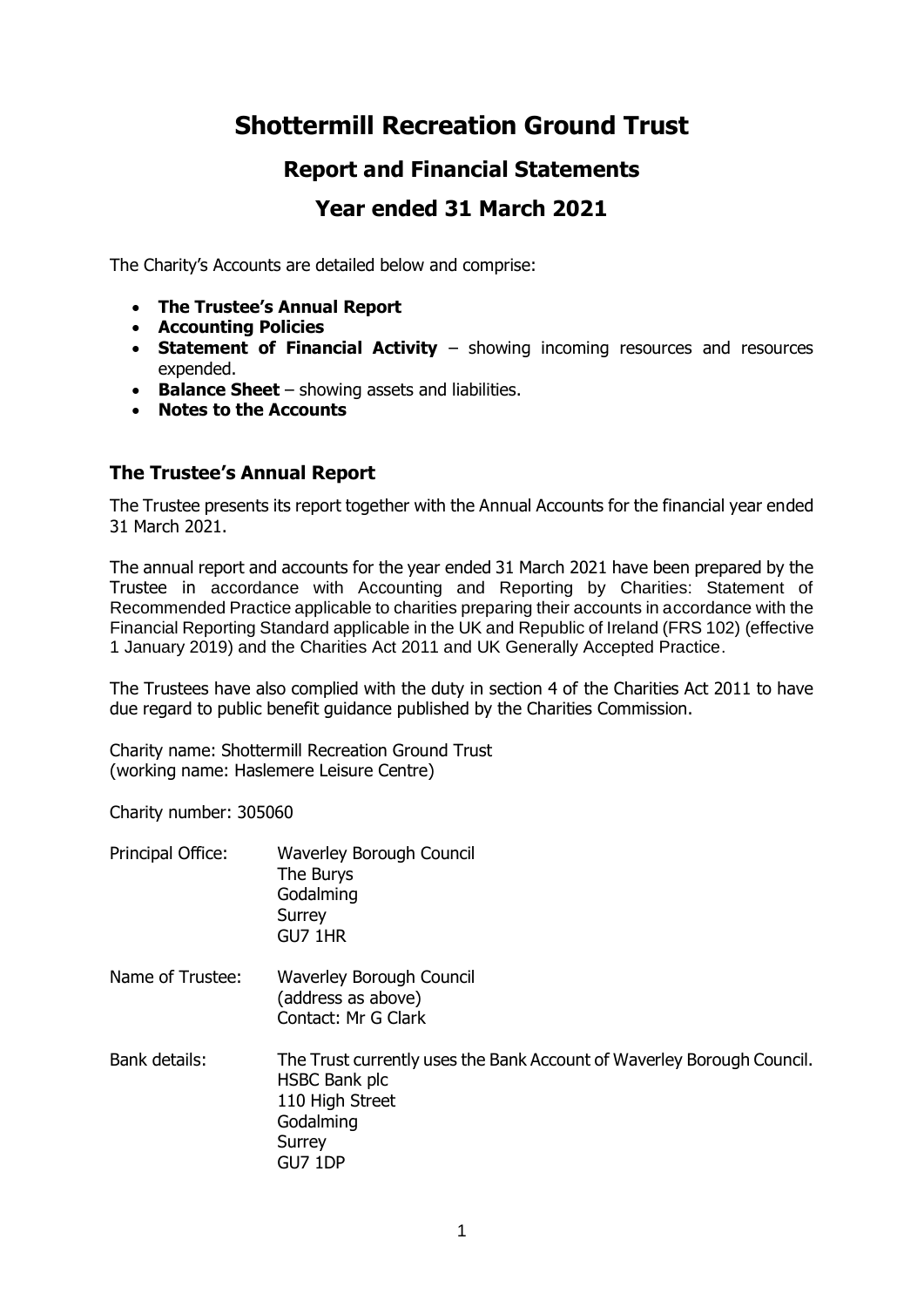Independent Examiner: Azets Audit Services Limited Ashcombe Court Woolsack Way Godalming **Surrey** GU7 1LQ

Structure, governance and management:

The Governing Document is the Declaration of Trust dated 5 November 1909 and Conveyance dated 18 July 1946. These documents refer to the former Haslemere Urban District Council as Trustee. Following the Local Government reorganisation in 1974, the Haslemere Urban District Council was merged, together with several other district councils, to form Waverley Borough Council. Waverley Borough Council was the owner of the land on which the original leisure facility was situated subject to the Declaration of Trust of 1909. This Declaration of Trust provided that the land was to be held for recreational purposes for the benefit of the people of Shottermill and its immediate neighbourhood.

Following the need for extensive repairs to the leisure facility on the original site, it was concluded that the only means of funding a new leisure facility was to sell the original site for redevelopment and, with the proceeds of sale, to acquire land and build a new leisure facility. The sale was effected under the provisions of the Charities Act 1993 and was completed on 20 December 1996. In accordance with the provisions of the Trust, the money raised was applied to the provision of a new leisure facility (Haslemere Leisure Centre) on the 'Kings Road Site' which is within a one-mile radius of the original leisure facility.

During 2014/2015 the leisure centre was refurbished at a cost of some £3.8m. Grant funding of £392k was received by Waverley Borough Council from Sport England towards the costs, the Trust contributed £205k and the remainder was paid for by Waverley Borough Council.

Waverley Borough Council is the sole Trustee of the Trust. Haslemere Leisure Centre was opened during 1998/1999 and the management of the leisure centre is wholly contracted out. The accounts shown below represent the costs of the Council as trustee in its capacity as a client of the management contractors.

- Decision Taking: In the event that a key decision needs to be taken a meeting will be called of Waverley Borough Council in its capacity of Trustee and will comprise the full Council members.
- Risk Exposure: Consideration has been given to the major risks to which the Trust is exposed. The legal rights and obligations of the Council are confined to its position as trustee, however, the Haslemere Leisure Centre is an important part of the Council's Leisure Strategy and it is reasonable to assume that the Council would step in to cover it should it fall into difficulties.
- Trustee Training: Any training requirements identified for the Trustee will be provided as the need arises.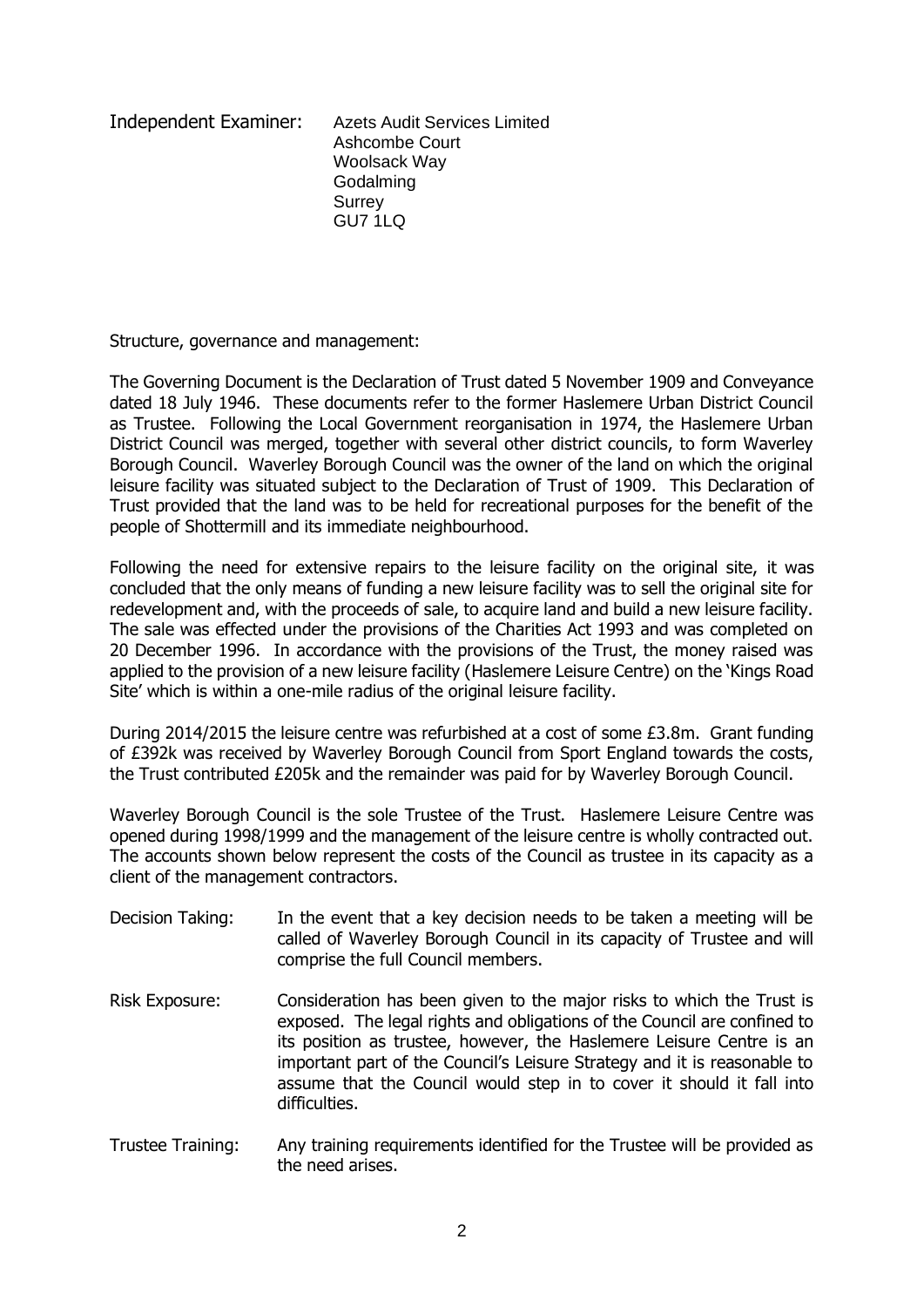Aims and Objectives of the Charity for the public benefit:

The objectives of the Trust are the provision of recreation facilities for the area of Shottermill, Haslemere, Surrey, which were successfully achieved during the financial year.

In line with the requirement to report on the charity's public benefit, the Trustees have considered the Charities Commission's guidance on public benefit including the guidance on geographical restrictions and access to facilities.

In accordance with the governing document and aims and objectives of the charity, the beneficiaries are the people of Shottermill and the immediate neighbourhood. This is considered reasonable as a geographical and catchment area for a recreational facility.

The Trust complies with the requirements of The Disability Discrimination Act in ensuring that the facility is accessible by all.

Achievements and Performance:

The Trust achieved its objectives by the provision of a leisure centre run on behalf of the Trust by Places for People to the benefit of those set out in the governing document.

- Financial Review: Expenditure totalled £46k (excluding Depreciation and revaluation increase of £1,507k) against income of £2k. The loss of £44k was deducted from the Unrestricted Funds Account, which remains in surplus.
- Reserves Policy: The Trust will hold reserves at a minimum level of £125k. The reserves of the Trust will be used entirely in the execution of its aims and objectives.
- Plans for the future: For the continued provision of recreation facilities for the Shottermill area.

Independent Examiner:

The Independent Examination of the Trust's annual report and accounts was carried out by Azets Audit Services Limited. The reappointment of the Independent Examiner will be subject to review.

Graeme Clark Strategic Director and Section 151 Officer of Waverley Borough Council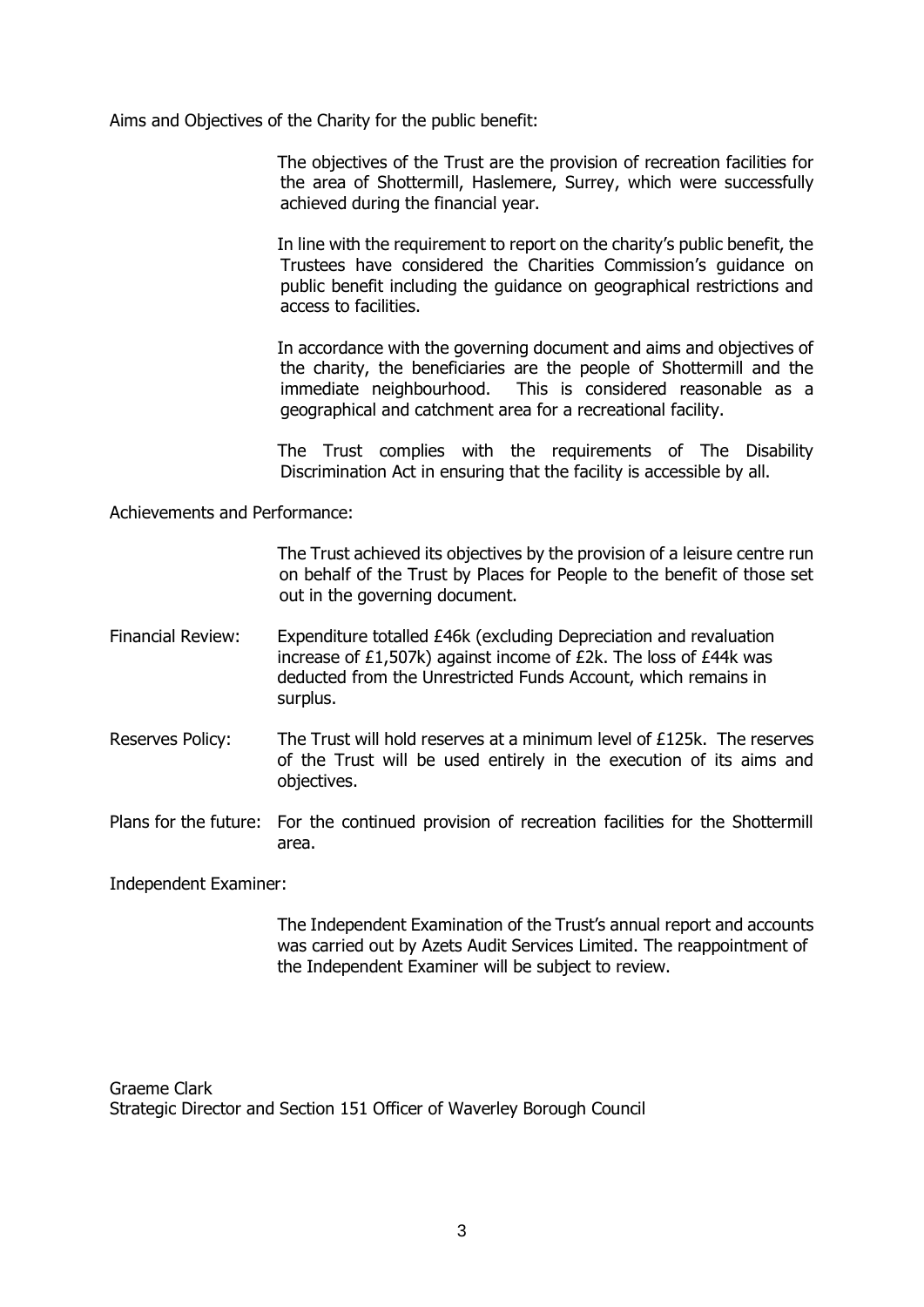# **Trustee's Responsibilities Statement**

The trustee is responsible for preparing the Trustee's Annual Report and the financial statements in accordance with applicable law and regulations.

The Charities Act 2015 requires the trustee to prepare financial statements for each financial year. The trustee has to prepare the financial statements in accordance with United Kingdom Generally Accepted Accounting Practice (United Kingdom Accounting Standards and applicable law). The trustee must not approve the financial statements unless they are satisfied that they give a true and fair view of the state of affairs of the charity and of the incoming resources and application of resources, including the income and expenditure, of the charity for that period. In preparing these financial statements, the trustee is required to:

- select suitable accounting policies and then apply them consistently;
- observe the methods and principles in the Charities SORP;
- make judgments and accounting estimates that are reasonable and prudent;
- state whether applicable UK Accounting Standards have been followed, subject to any material departures disclosed and explained in the financial statements;
- prepare the financial statements on the going concern basis unless it is inappropriate to presume that the charity will continue in business.

The trustee is responsible for keeping adequate accounting records that are sufficient to show and explain the charity's transactions and disclose with reasonable accuracy at any time the financial position of the charity and enable them to ensure that the financial statements comply with the Charities Act 2015, the Charity (Accounts and Reports) Regulations and the provisions of the trust deed. They are also responsible for safeguarding the assets of the charity and hence for taking reasonable steps for the prevention and detection of fraud and other irregularities.

The trustee confirms that:

- so far as the trustee is aware, there is no relevant audit information of which the charity's auditor is unaware; and
- the trustee has taken all the steps that it ought to have taken as a trustee in order to make itself aware of any relevant audit information and to establish that the charity's auditor is aware of that information.

The trustee is responsible for the maintenance and integrity of the corporate and financial information included on the charity's website. Legislation in the United Kingdom governing the preparation and dissemination of financial statements may differ from legislation in other jurisdictions.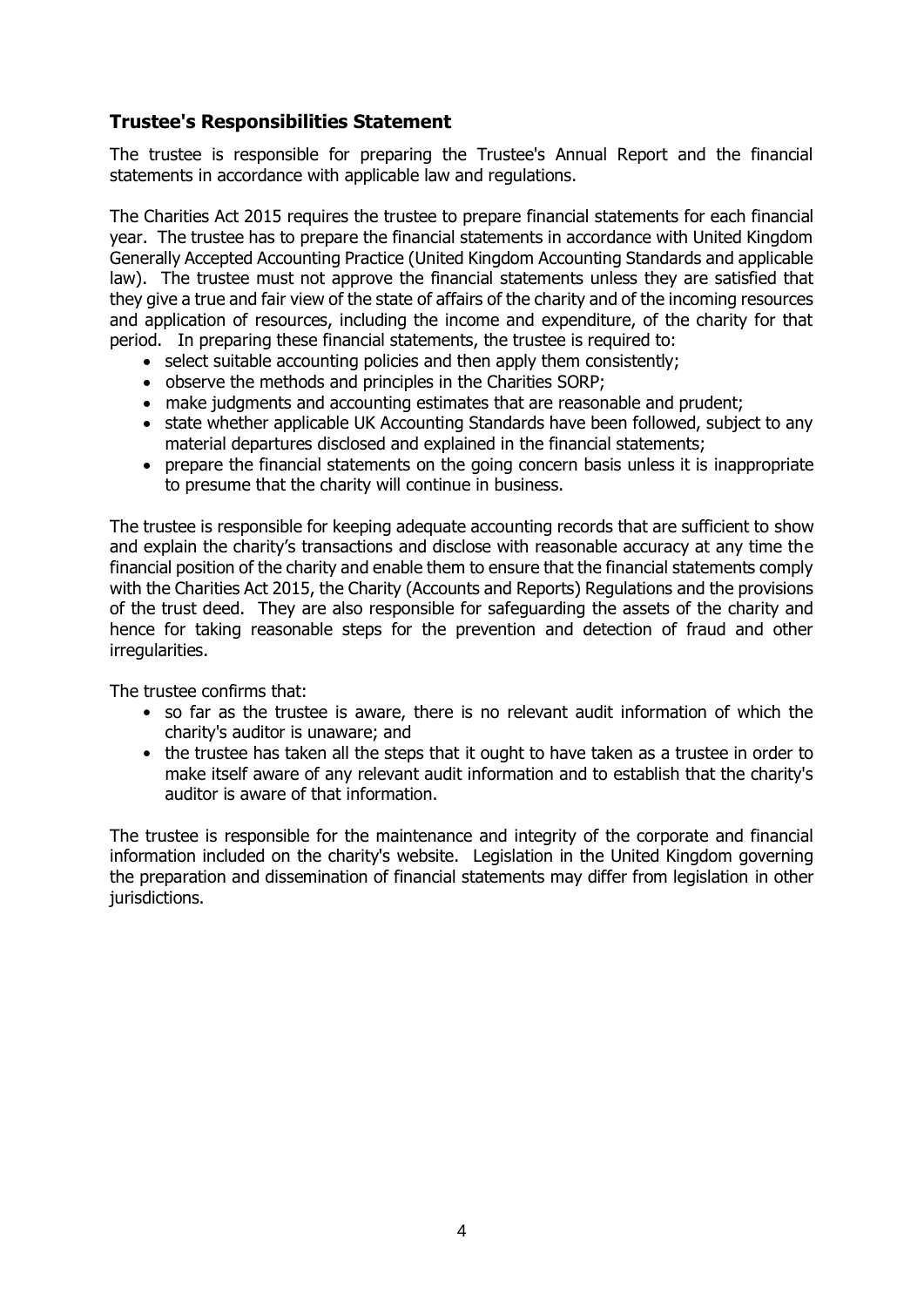## **Statement of Main Accounting Policies**

### **1. General Principles**

The financial statements summarise the Shottermill Recreation Ground Trust's transactions for the 2020/2021 financial year and its position at the year-end on 31 March 2021. The Accounts have been prepared in accordance with Accounting and Reporting by Charities: Statement of Recommended Practice applicable to charities preparing their accounts in accordance with the Financial Reporting Standard applicable in the UK and Republic of Ireland (FRS 102) (effective 1 January 2019) and the Charities Act 2011 and UK Generally Accepted Practice. The accounting convention adopted is historical cost with the exception of the revaluation of certain categories of tangible fixed assets.

The financial statements have been prepared to give a 'true and fair' view and have departed from the Charities (Accounts and Reports) Regulations 2008 only to the extent required to provide a 'true and fair view'. This departure has involved following the Accounting and Reporting by Charities: Statement of Recommended Practice applicable to charities preparing their accounts in accordance with the Financial Reporting Standard (FRS102) effective from 1 January 2019.

No material uncertainties that may cast significant doubt about the ability of the entity to continue as a going concern have been identified by the trustee, therefore, the entity is expected to continue as a going concern for at least 12 months from the balance sheet date.

#### **2. Funds Structure**

The Charity has two funds, which are:

- Unrestricted Funds these are funds which are available to the trustees to apply for the general purposes of the charity as set out in its governing document. These are 'general funds' which are free to be used for any of the charity's purposes.
- Endowment Funds these are held on trust to be retained for the benefit of the charity as a capital fund. This fund is formed from the initial gift and any subsequent increases or decreases.

The Endowment Funds of this charity are classed as Permanent Endowment Funds as the trustees must maintain the whole of the fund. The Endowment Funds comprise the land held for recreation purposes as set out in the governing document and the subsequent building of the current leisure centre, which forms the fixed assets of the charity.

The analysis of the Charitable Funds is disclosed in note 9 on page 12.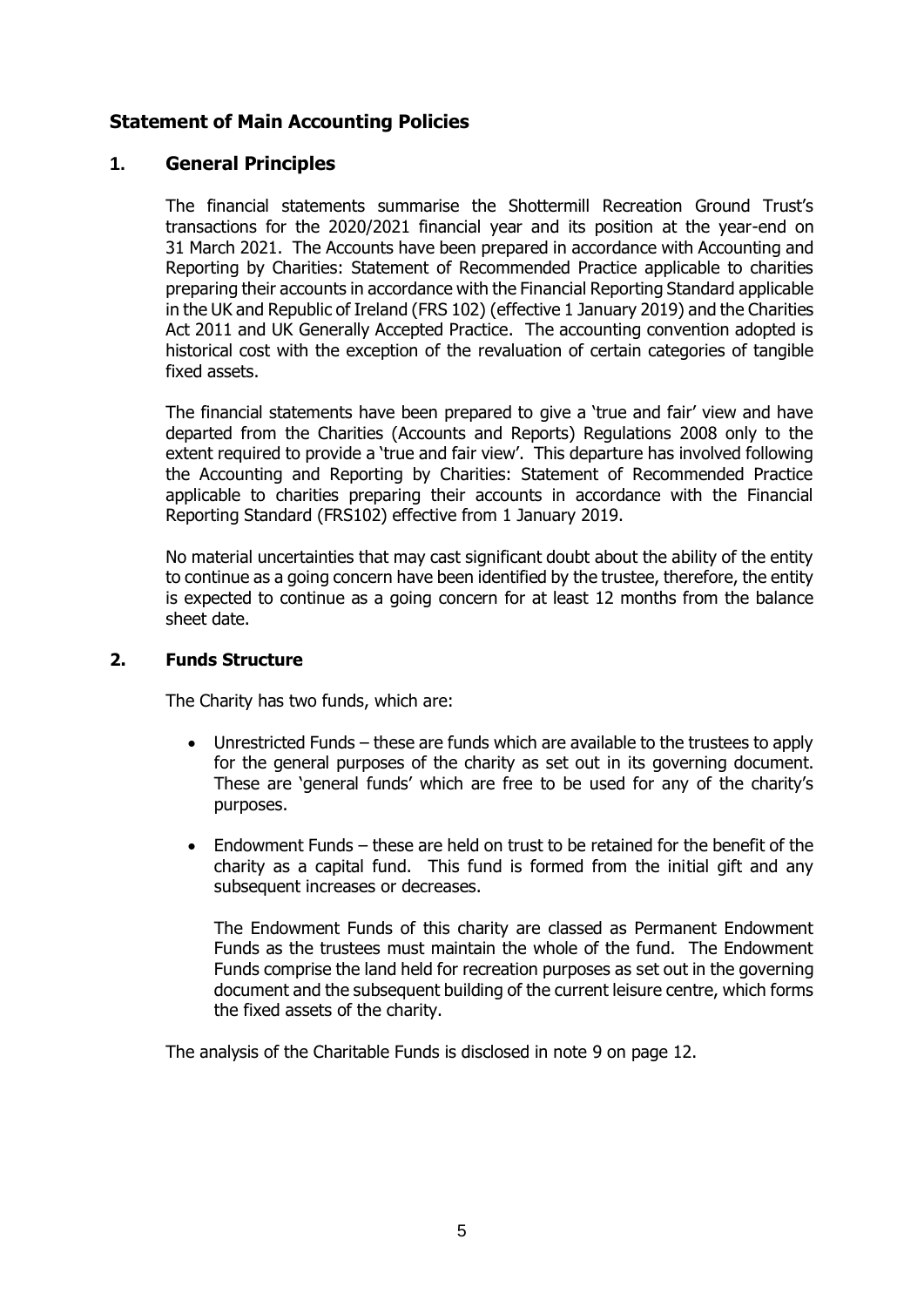#### **3. Incoming Resources**

Income is accounted for in the year that the charity is entitled to it, not simply when cash is received. Where income has been recognised, but cash has not been received, a debtor for the relevant amount is recorded in the balance sheet.

Where the amount of an item of income relating to the financial year is not known at the 31 March, estimation techniques are applied to ensure that the accounts reflect the most likely position.

The following income is received:

- Investment income the Shottermill Recreation Ground Trust uses Waverley Borough Council's bank account. Interest is calculated on the working balance according to the interest rates obtained on Waverley's investments. Interest earned for the year is credited at the year-end to the Shottermill Recreation Ground Trust.
- Management Fee the private operator of the leisure centre retains admissions income and pays the Trust a management fee.

#### **4. Resources Expended**

Activity is accounted for in the year that it takes place, not simply when cash payments are made. Where expenditure has been recognised, but the payment not made, a creditor for the relevant amount is recorded in the balance sheet.

Where the amount of an item of expenditure relating to the financial year is not known at the 31 March, estimation techniques are applied to ensure that the accounts reflect the most likely position.

Costs of Generating Funds:

- The costs of administration is the charge from Waverley Borough Council for support services.
- Management Fee a transfer of funds is made to Waverley Borough Council to the value agreed for the financial year, which is the net of total estimated support costs, fees and incoming resources.

## **5. VAT**

Irrecoverable VAT is charged to the category of resources expended to which it was incurred.

#### **6. Tangible Fixed Assets**

Tangible fixed assets have physical substance and are held for use in the provision of services or for administrative purposes on a continuing basis.

**Recognition:** Expenditure on the acquisition, creation or enhancement of tangible fixed assets is capitalised on an accruals basis provided that it yields benefits for more than one financial year. Expenditure that secures but does not extend the previously assessed standard of performance of assets (e.g. repairs and maintenance) is charged to revenue as it is incurred.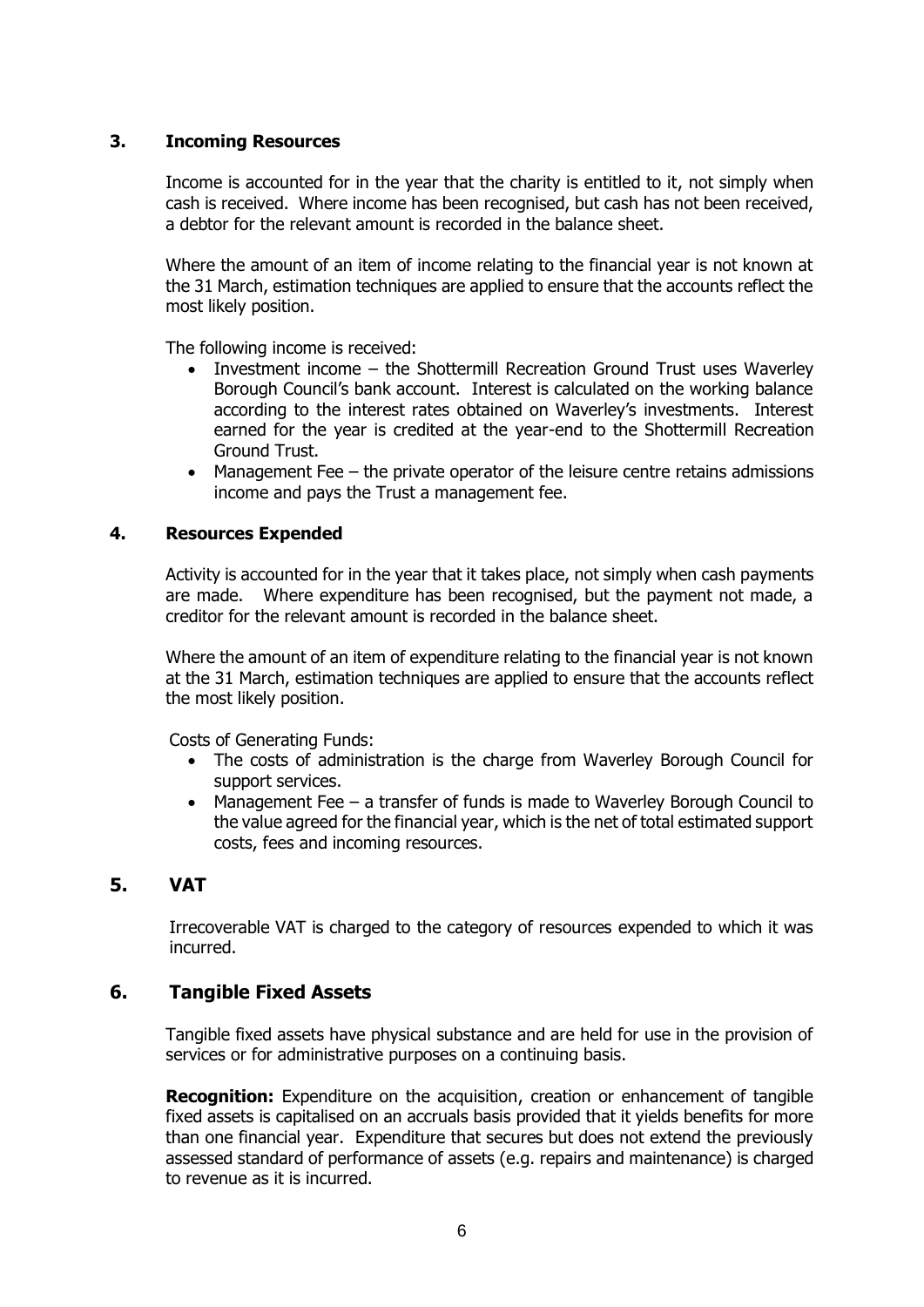The de minimis level for the recognition of fixed assets is £1k for vehicles, plant and equipment and £10k for land and buildings.

**Measurement:** Assets are initially measured at cost, comprising all expenditure that is directly attributable to bringing the asset into working condition for its intended use. Assets are then carried in the balance sheet using the following measurement bases:

- $\bullet$  land and buildings fair value
- vehicles, plant and equipment depreciated replacement cost

Assets included in the balance sheet at current value are revalued where there have been material changes in the value, but as a minimum every five years.

**Impairment:** following a determination of impairment, a loss in value is included in the Resources Expended section of the Statement of Financial Activities.

**Depreciation:** depreciation is provided for on all assets with a determinable finite life by allocating the value of the asset in the balance sheet over the periods expected to benefit from their use. It is accounted for in the Resources Expended section of the Statement of Financial Activities.

Depreciation is calculated on the following bases:

- buildings straight-line allocation over the life of the property as estimated by the valuer
- vehicles, plant and equipment straight-line allocation over the life of the individual asset as advised by a suitably qualified officer

Newly acquired/enhanced assets receive a full depreciation charge in their first year, regardless of the precise timing of the expenditure. Assets disposed of receive no depreciation charge in the year of disposal. Where an asset has major components with different estimated useful lives, these are depreciated separately.

Following a revaluation, a full year of depreciation is charged in the year of revaluation.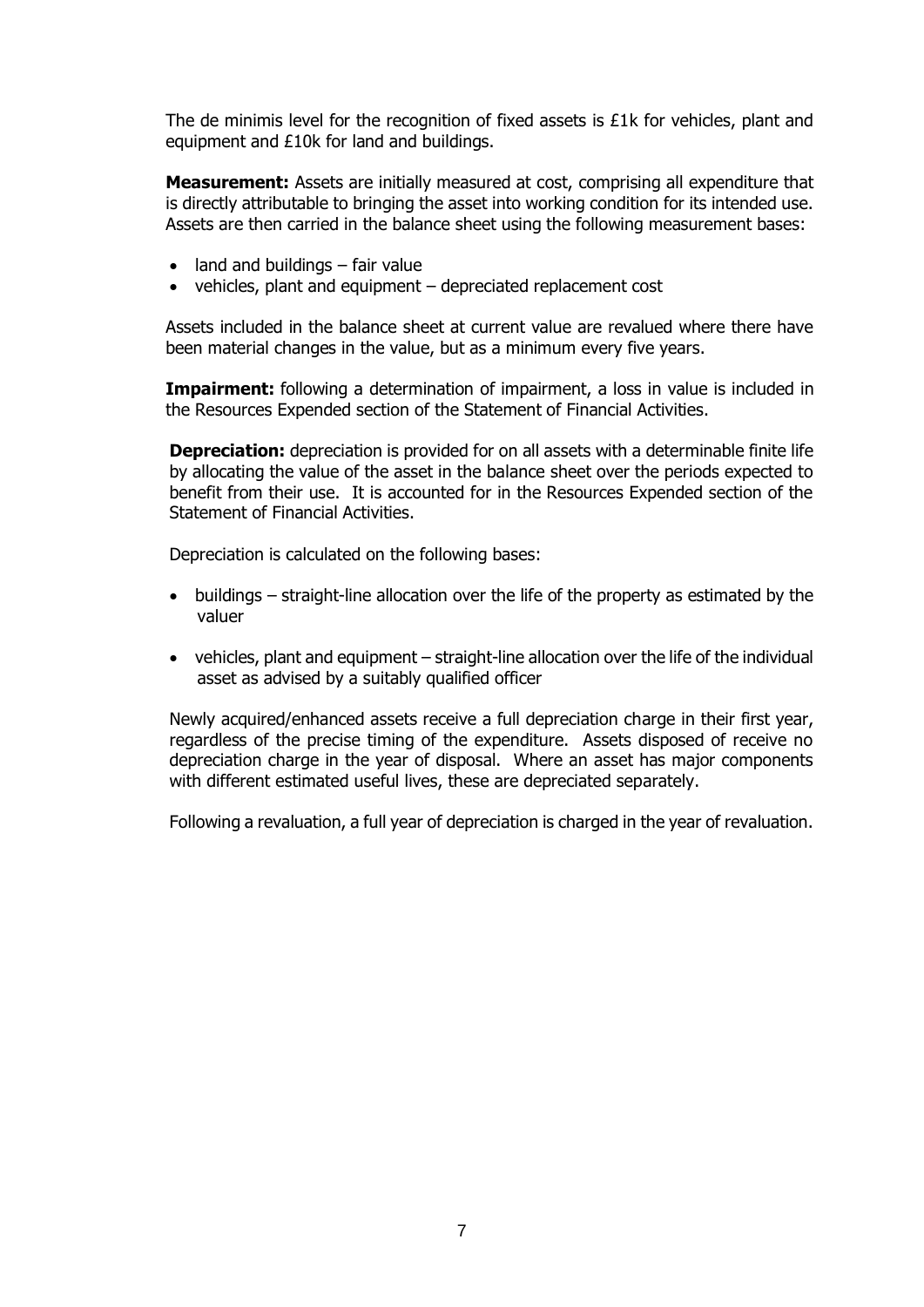# **Waverley Borough Council as Trustee of Shottermill Recreation Ground**

# **Statement of Financial Activities**

| 2019/2020 |                                                                                             | <b>Unrestricted</b>   | 2020/2021<br><b>Endowment</b> | <b>Total</b>          |
|-----------|---------------------------------------------------------------------------------------------|-----------------------|-------------------------------|-----------------------|
| £'000     |                                                                                             | <b>Funds</b><br>£'000 | <b>Funds</b><br>£'000         | <b>Funds</b><br>£'000 |
|           | <b>Incoming Resources</b>                                                                   |                       |                               |                       |
| (2)       | Investment Income (Interest on cash balance)                                                | (2)                   |                               | (2)                   |
| (169)     | Incoming resources from charitable activities<br>Management Fee (paid by Operator to Trust) | $\mathbf 0$           |                               | 0                     |
| (171)     | <b>Total Incoming Resources</b>                                                             | (2)                   | $\mathbf 0$                   | (2)                   |
|           | <b>Resources Expended</b>                                                                   |                       |                               |                       |
|           | Charitable activities                                                                       |                       |                               |                       |
| 3         | Independent examination fee                                                                 | $\overline{2}$        |                               | $\overline{2}$        |
|           | Management fee (paid by Trust to                                                            |                       |                               |                       |
| 101       | Waverley Borough Council)                                                                   | $\mathbf 0$           |                               | 0                     |
| 29        | Support costs                                                                               | 44                    |                               | 44                    |
| 210       | Depreciation and Revaluation (see note 5.)                                                  |                       | (1,507)                       | (1,507)               |
| 343       | <b>Total Resources Expended</b>                                                             | 46                    | (1, 507)                      | (1, 461)              |
| 172       | Net (incoming)/outgoing resources                                                           | 44                    | (1, 507)                      | (1, 463)              |
|           | <b>Other recognised gains/losses</b>                                                        |                       |                               |                       |
| (1,869)   | (Gains)/losses on revaluation of fixed assets                                               |                       | (1,725)                       | (1,725)               |
| (1,697)   | <b>Net Movement in Funds</b>                                                                | 44                    | (3, 232)                      | (3, 188)              |
|           | <b>Reconciliation of Funds</b>                                                              |                       |                               |                       |
| (8,831)   | Funds brought forward as at 1 April 2019                                                    | (227)                 | (10, 301)                     | (10, 528)             |
| (1,697)   | Net Movement in Funds                                                                       | 44                    | (3,232)                       | (3, 188)              |
| (10, 528) | Funds carried forward as at 31 March 2020                                                   | (183)                 | (13, 533)                     | (13,716)              |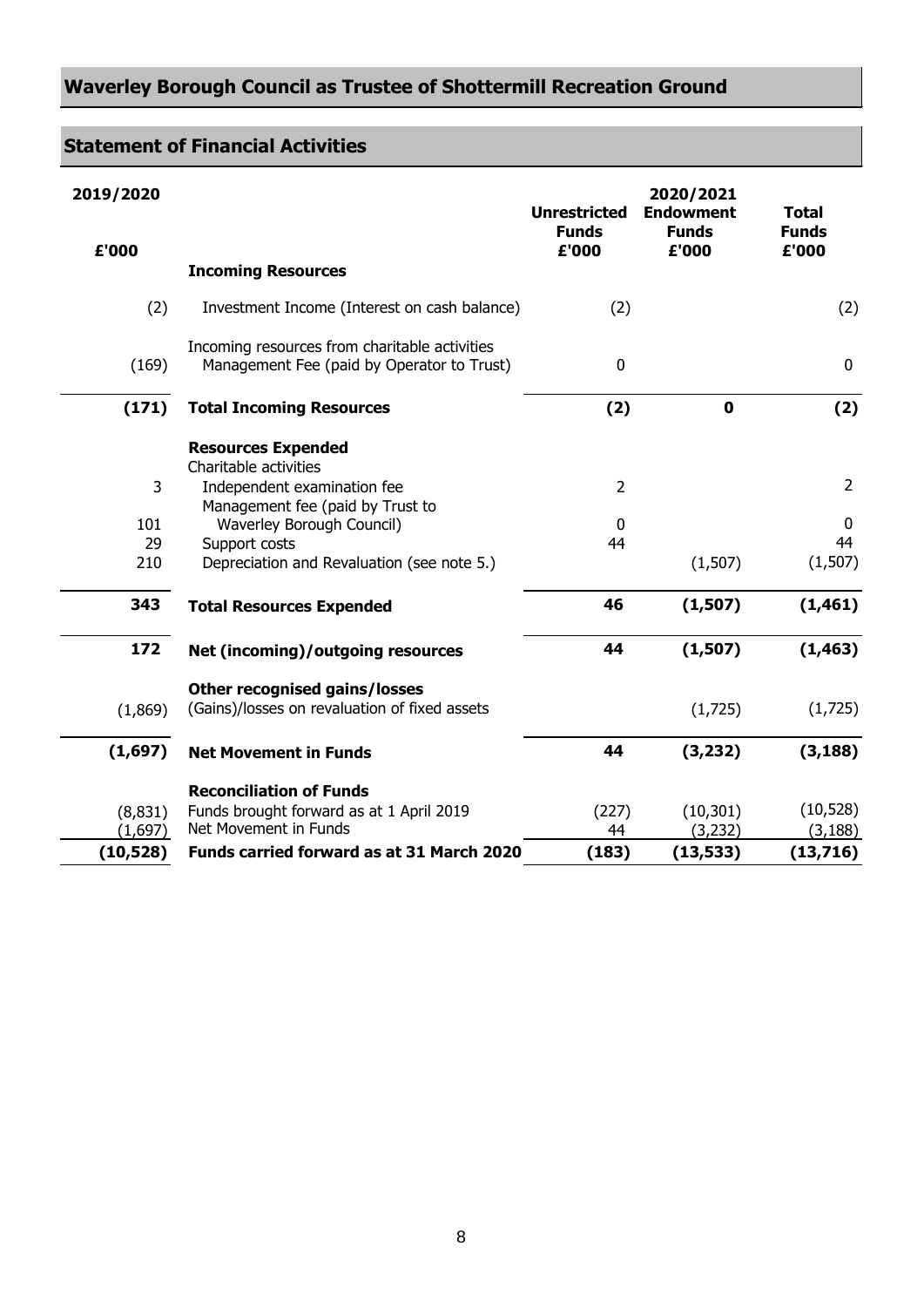# **Balance Sheet as at 31 March 2021**

The assets in this Balance Sheet comprise Haslemere Leisure centre and its plant and equipment.

#### **31 March 2020**

|           |                                              | <b>Unrestricted</b><br><b>Funds</b> | <b>Endowment</b><br><b>Funds</b> | <b>Total</b> |
|-----------|----------------------------------------------|-------------------------------------|----------------------------------|--------------|
| £'000     |                                              | £'000                               | £'000                            | £'000        |
|           | <b>Fixed Assets</b>                          |                                     |                                  |              |
| 10,224    | Land and Buildings                           |                                     | 13,476                           | 13,476       |
| 77        | Plant and Equipment                          |                                     | 57                               | 57           |
| 10,301    | <b>Total Fixed Assets</b>                    | 0                                   | 13,533                           | 13,533       |
|           | <b>Current Assets</b>                        |                                     |                                  |              |
| 10        | Debtors                                      |                                     |                                  | $\mathbf 0$  |
| 220       | Deposits with Waverley Borough Council       | 185                                 |                                  | 185          |
| 230       |                                              | 185                                 | $\Omega$                         | 185          |
| 10,531    | <b>Total Assets</b>                          | 185                                 | 13,533                           | 13,718       |
|           | <b>Less: Current Liabilities</b>             |                                     |                                  |              |
| (3)       | Creditors                                    | (2)                                 |                                  | (2)          |
| 10,528    | <b>Total Assets less Current Liabilities</b> | 183                                 | 13,533                           | 13,716       |
|           | The Funds of the Charity:                    |                                     |                                  |              |
| (227)     | <b>Unrestricted Funds</b>                    | (183)                               |                                  | (183)        |
| (10, 301) | <b>Endowment Funds</b>                       |                                     | (13, 533)                        | (13, 533)    |
| (10, 528) | <b>Total Charity Funds</b>                   | (183)                               | (13, 533)                        | (13,716)     |

**31 March 2021**

The notes on pages 10 to 12 form part of these accounts

Graeme Clark Strategic Director and Section 151 Officer of Waverley Borough Council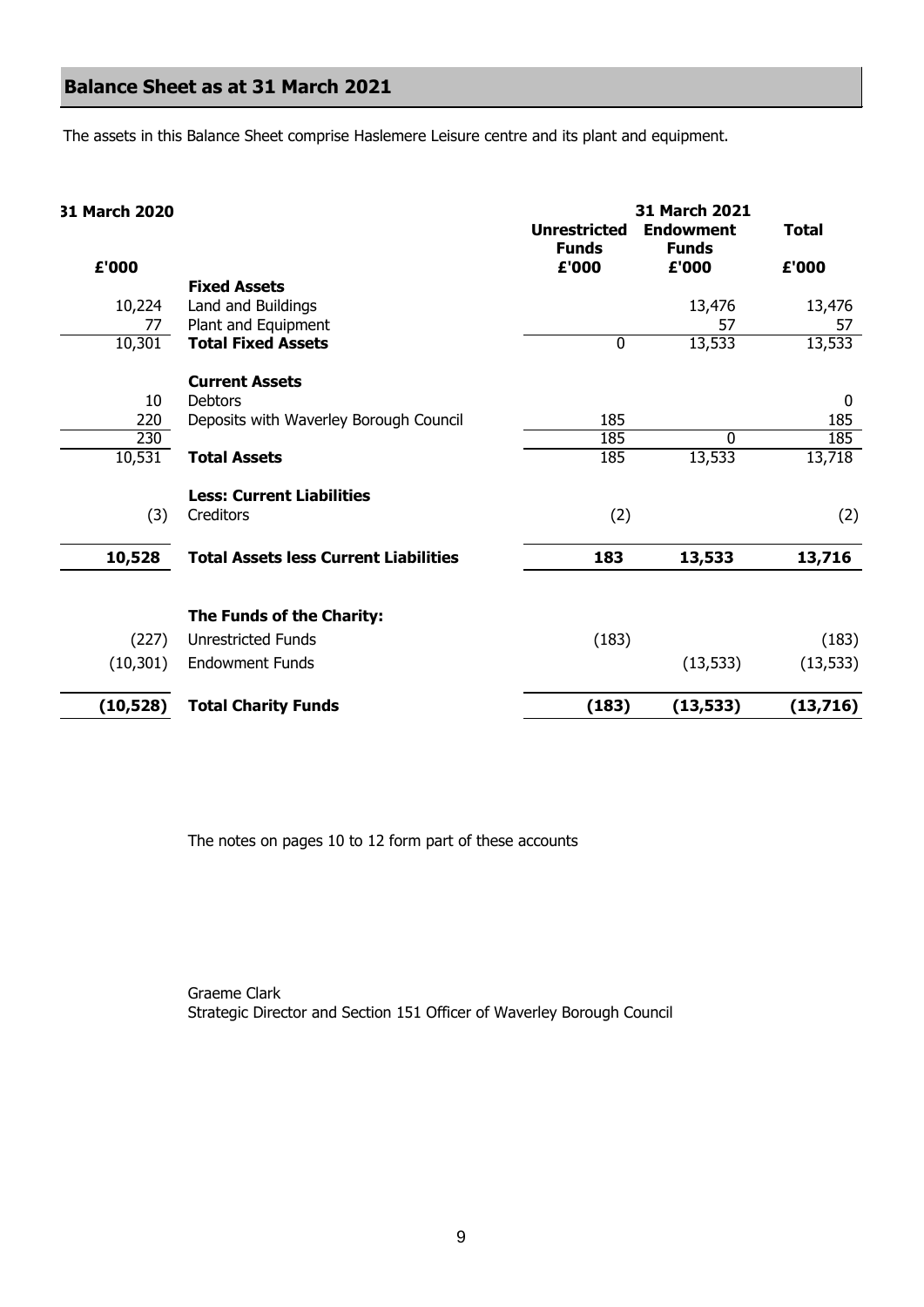### **Notes to the Financial Statements**

#### **1. Related Party Transactions**

Disclosure is required of any transactions which the Trust or any institution connected with it has entered into with a related party. Such transactions might inhibit the charity from pursuing its own separate interests.

Transparency is important to ensure the reported financial position and results do not include transactions influenced by interests other than the Trusts.

Waverley Borough Council is sole trustee of the Trust and, therefore, the only related party. The accounts presented represent the costs of the Council as trustee in its capacity as client of the management contractors. The costs go through the Council's own finance system and bank account.

There are no related party transactions as at 31 March 2021 except as disclosed in note 3.

#### **2. Officers' Emoluments**

There are no employees with emoluments over £60,000 charged to the Shottermill Recreation Ground Trust in 2021/2021.

No remuneration was paid to the Trustee or persons connected with the Trustee.

### **3. Support Costs**

Support costs are those costs that, whilst necessary to deliver an activity, do not themselves produce or constitute the output of the charitable activity. They cover costs incurred in supporting the governance of the charity as well as the general management, budgeting and accounting & human resources. The staff that support the Trust are paid by Waverley Borough Council and then recharged to the Trust accounts.

|                    | <b>Charitable Activities</b> |                    |
|--------------------|------------------------------|--------------------|
| 2019/2020<br>£'000 |                              | 2020/2021<br>£'000 |
|                    | 29 Support costs             | 44                 |
|                    | 101 Management Fee           | O                  |

The support costs are allocated at the year end on the basis of time spent on the charity. The charge includes overheads.

#### **4. Independent Examiner Costs**

The Shottermill Recreation Grount Trust was subject to Independent examination for 2020/2021.

The fee charged to 2020/2021 is the accrued fee for the Independent examination of the 2020/2021 accounts.

| 2019/2020 |                                    | 2020/2021 |
|-----------|------------------------------------|-----------|
| 2,250     | External Independent Examiner Fees | 2,250     |
| 2,250     |                                    | 2,250     |
|           |                                    |           |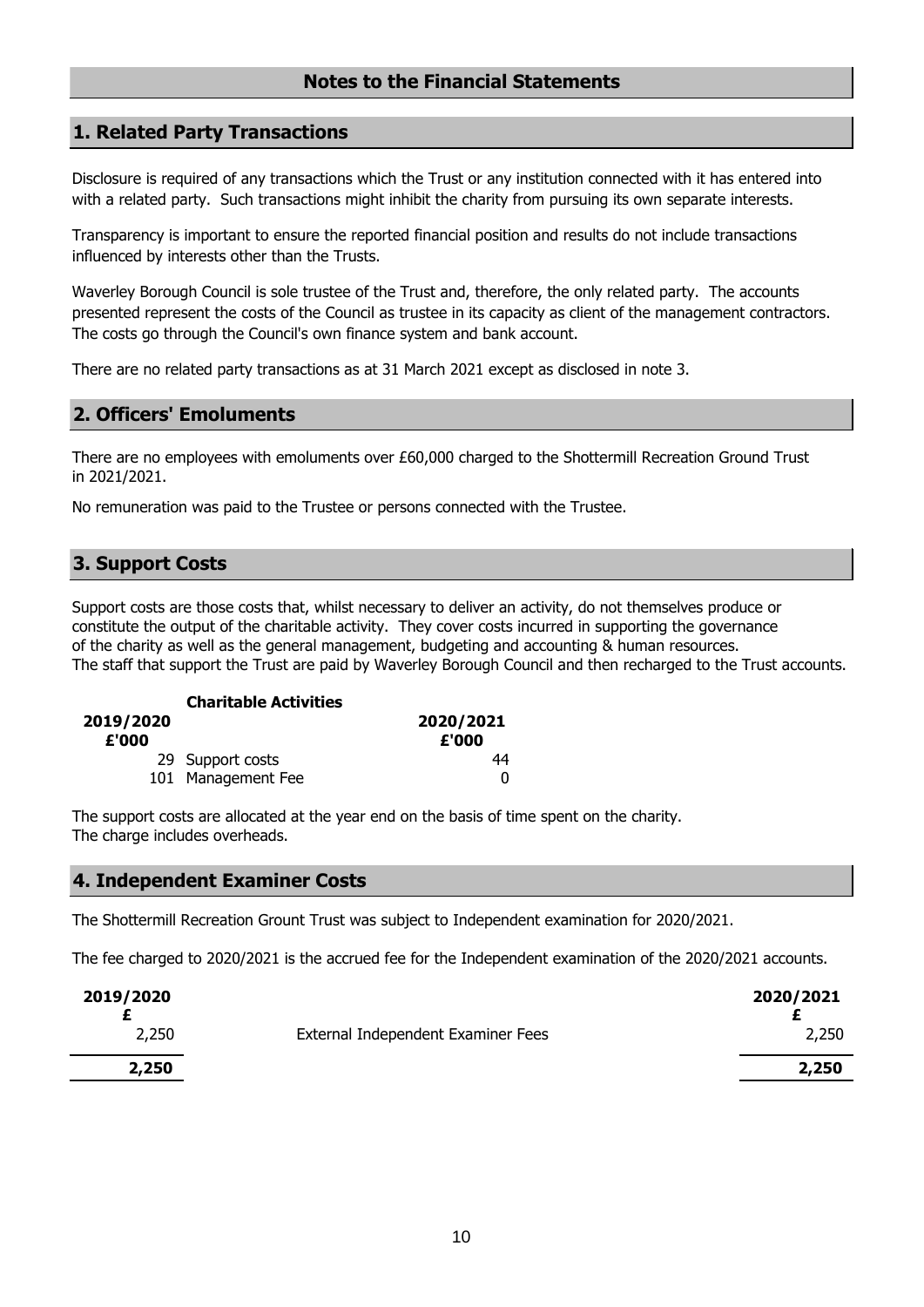## **5. Fixed Assets**

#### **Movement on Fixed Assets**

| <b>Operational Assets</b>                                                               | <b>Other</b><br><b>Land and</b><br><b>Buildings</b><br>£'000 | Vehicles,<br><b>Plant and</b><br><b>Equipment</b><br>£'000 | <b>Total</b><br>£'000 |
|-----------------------------------------------------------------------------------------|--------------------------------------------------------------|------------------------------------------------------------|-----------------------|
| <b>Cost or Valuation</b>                                                                |                                                              |                                                            |                       |
| At 1 April 2020                                                                         | 10,234                                                       | 514                                                        | 10,748                |
| Revaluations increases/(decreases) recognised in the<br><b>Endowment Funds</b>          | 1,485                                                        | 0                                                          | 1,485                 |
| Revaluations increases/(decreases) recognised in the Statement<br>of Financial Activity | 1,768                                                        |                                                            | 1,768                 |
| At 31 March 2021                                                                        | 13,487                                                       | 514                                                        | 14,001                |
| <b>Depreciation and Impairments</b>                                                     |                                                              |                                                            |                       |
| At 1 April 2020                                                                         | (10)                                                         | (437)                                                      | (447)                 |
| Charge for 2020/21                                                                      | (241)                                                        | (20)                                                       | (261)                 |
| Depreciation written out on revaluation                                                 | 240                                                          | 0                                                          | 240                   |
| At 31 March 2021                                                                        | (11)                                                         | (457)                                                      | (468)                 |
| <b>Balance Sheet amount at 31 March 2021</b>                                            | 13,476                                                       | 57                                                         | 13,533                |
| <b>Balance Sheet amount at 31 March 2020</b>                                            | 10,224                                                       | 77                                                         | 10,301                |

#### **Historical cost of the leisure centre**

The historical cost of the leisure centre is shown below, this shows what the value of the leisure centre would have been at 31 March 2021 had it not been revalued.

|                  | £'000   |
|------------------|---------|
| Historical cost  | 9,000   |
| Depreciation     | (1.950) |
| At 31 March 2021 | 7,050   |

#### **Depreciation Methods used**

#### **Land and Buildings**

Depreciation on buildings has been calculated on a straight-line basis using asset lives estimated by Waverley Borough Council's Estates and Valuation Manager.

#### **Vehicles, Plant and Equipment**

Depreciation on vehicles, plant and equipment has been calculated on a straight-line basis using asset lives of between five and ten years, depending on the type of asset.